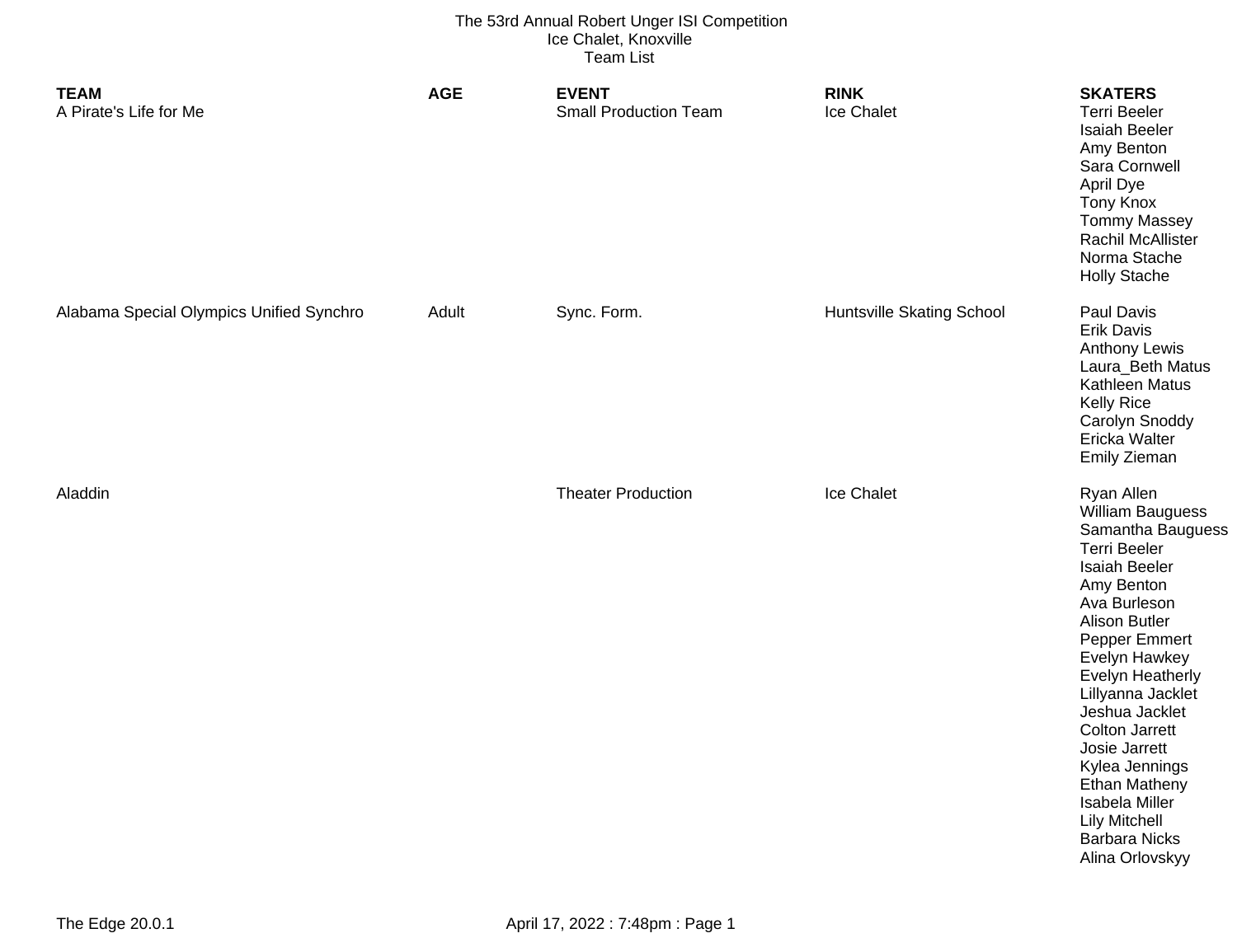| <b>TEAM</b>                 | <b>AGE</b> | <b>EVENT</b>            | <b>RINK</b>               | <b>SKATERS</b><br>Samantha Rieger<br>Hannah Rieger<br><b>Skyler Rose</b><br>Jaedyn Sobota<br><b>Mairen Stiefel</b>                                                                  |
|-----------------------------|------------|-------------------------|---------------------------|-------------------------------------------------------------------------------------------------------------------------------------------------------------------------------------|
| Arctic Snowflakes - Warrior | Teen       | Sync. Advance Form.     | Lou & Gib Reese Ice Arena | Alexandra Amyx<br>Abigail Bagent<br><b>Rosie Christy</b><br><b>Charlet Geiger</b><br>Alex Gowans<br>Hannah Hausman<br>Noah Hausman<br>Austin Johnson<br>Kaitlyn Nash<br>Ella Schall |
| <b>Blade Rockers</b>        | Adult      | Sync. Skate             | Huntsville Skating School | Rebecca Booth<br><b>Cassandre Dodd</b><br>Caitlyn Durham<br>Kristian Handley<br><b>Kathleen Matus</b><br>Laura_Beth Matus<br>Jean Paradise<br>Nadia Paradise                        |
| <b>Dueling Dragons</b>      | Family     | <b>Family Spotlight</b> | Huntsville Skating School | Kylie Harden<br>Katelyn Harden                                                                                                                                                      |
| <b>French Toast Sticks</b>  |            | Ex. Team Interpretive   | Ice Chalet                | Carly Farone<br>Andrew Giovengo<br><b>Grace King</b><br>George Kohnstamm                                                                                                            |
| <b>Happily Never After</b>  |            | Ensemble                | Lou & Gib Reese Ice Arena | Abigail Bagent<br><b>Charlet Geiger</b><br>Noah Hausman<br>Austin Johnson<br>Kaitlyn Nash                                                                                           |
| <b>Jarrett Family</b>       | Family     | <b>Family Spotlight</b> | Ice Chalet                | Josie Jarrett<br><b>Colton Jarrett</b>                                                                                                                                              |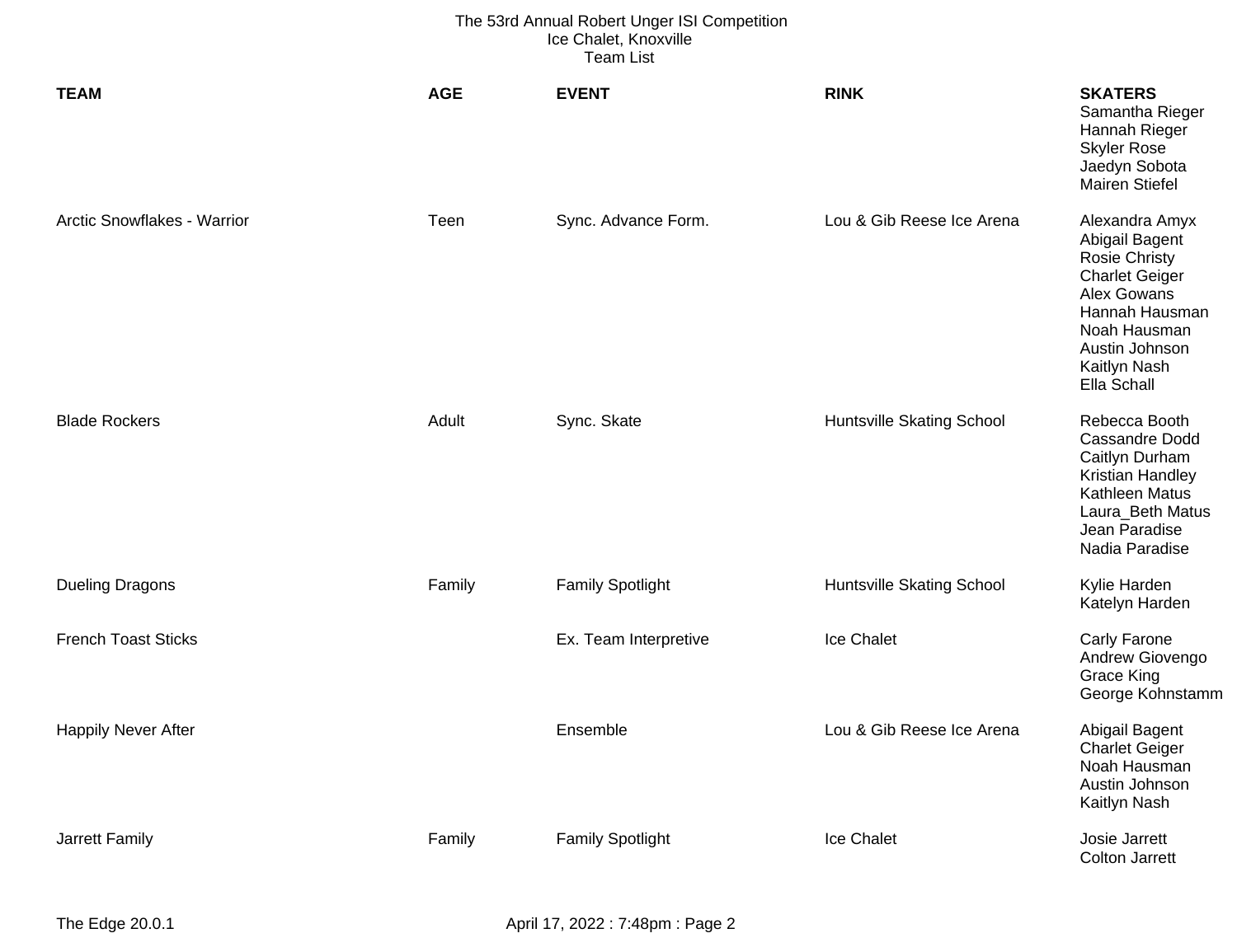| <b>TEAM</b>               | <b>AGE</b> | <b>EVENT</b>              | <b>RINK</b>               | <b>SKATERS</b>                                                                                                                                                                                                                                                                        |
|---------------------------|------------|---------------------------|---------------------------|---------------------------------------------------------------------------------------------------------------------------------------------------------------------------------------------------------------------------------------------------------------------------------------|
| Jungle Book               |            | <b>Theater Production</b> | Lou & Gib Reese Ice Arena | Alexandra Amyx<br>Abigail Bagent<br>Callie Boucher<br><b>Rosie Christy</b><br><b>Charlet Geiger</b><br>Alex Gowans<br>Hannah Hausman<br>Noah Hausman<br>Isaac Hausman<br>Austin Johnson<br><b>Adalyn Martin</b><br><b>Melody Martin</b><br>Kaitlyn Nash<br>Caitlin Orr<br>Ella Schall |
| <b>Mary Poppins</b>       |            | Ensemble                  | Lou & Gib Reese Ice Arena | Alexandra Amyx<br><b>Rosie Christy</b><br>Alex Gowans<br>Hannah Hausman<br><b>Adalyn Martin</b><br>Caitlin Orr<br>Ella Schall                                                                                                                                                         |
| Masters of Mayhem         |            | Ex. Team Interpretive     | Ice Chalet                | Samantha Bauguess<br>Ava Burleson<br>Shan Chohan<br>Madeleine Darby<br>Pepper Emmert<br>Reese McMahan<br><b>Lily Mitchell</b><br>Samantha Rieger                                                                                                                                      |
| My Enemy                  | Family     | <b>Family Spotlight</b>   | Ice Chalet                | Lillyanna Jacklet<br>Jeshua Jacklet                                                                                                                                                                                                                                                   |
| Old Fogeys & Young Ladies |            | Jump & Spin Team - High   | Ice Chalet                | Amanda Bates<br>Jessi Buchko<br><b>Bonnie Dudley</b><br>Jaedyn Sobota                                                                                                                                                                                                                 |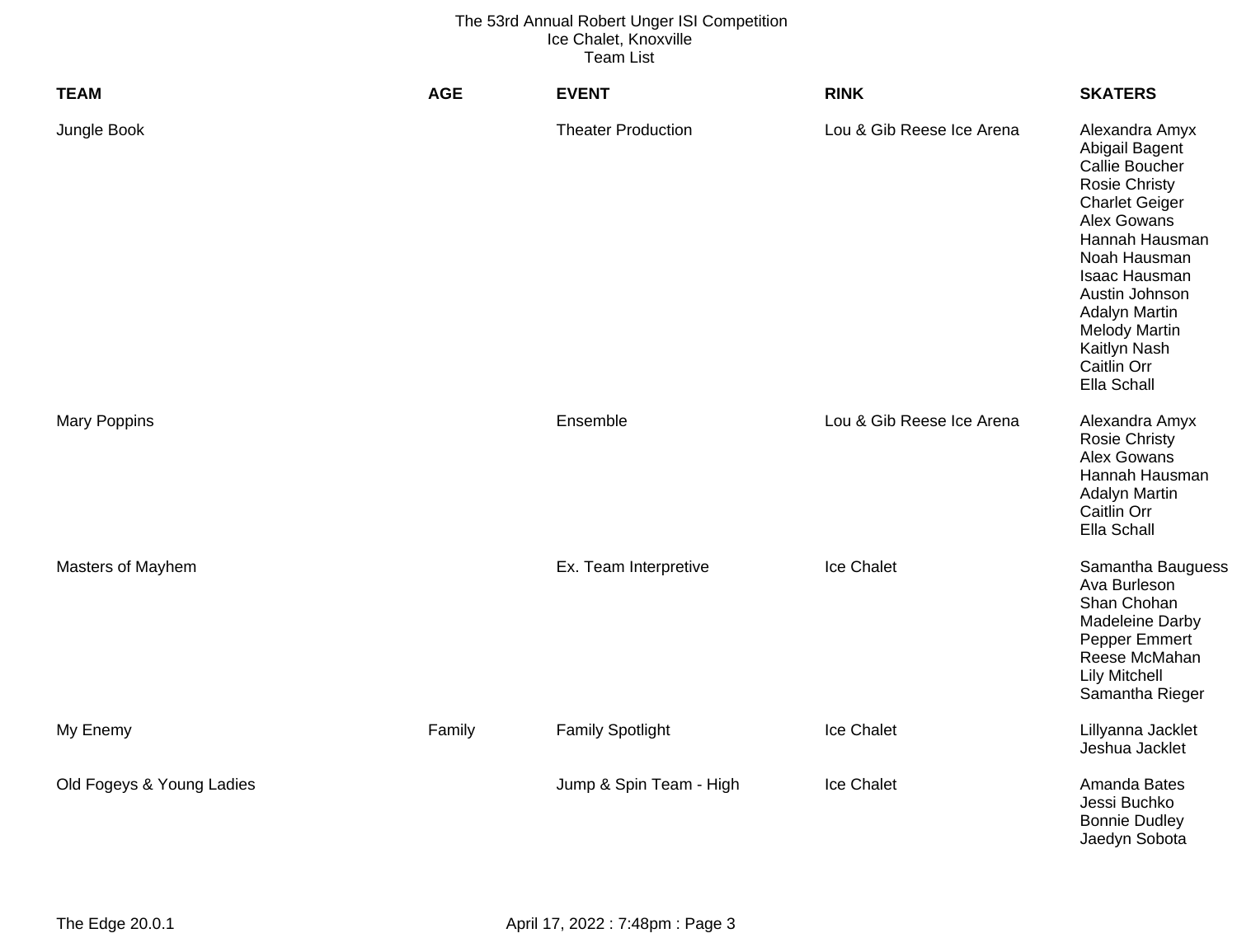| <b>TEAM</b><br><b>RU Revolution - Senior Youth</b> | <b>AGE</b><br>Sr. Youth | <b>EVENT</b><br>Sync. Skate | <b>RINK</b><br>Ice Chalet | <b>SKATERS</b><br>Alisa Apostoaei<br>Samantha Bauguess<br>Ava Burleson<br>Leah Dalili<br>Madeleine Darby<br>Evelyn Hawkey<br>Lillyanna Jacklet<br>Josie Jarrett<br>Samantha Rieger                                                                                                                               |
|----------------------------------------------------|-------------------------|-----------------------------|---------------------------|------------------------------------------------------------------------------------------------------------------------------------------------------------------------------------------------------------------------------------------------------------------------------------------------------------------|
| <b>RU Revolution - Teen</b>                        | Teen                    | Sync. Skate                 | Ice Chalet                | Hannah Benson<br><b>Bonnie Dudley</b><br><b>Kate Early</b><br>Grace Graham<br>Josie Hamby<br>Jeshua Jacklet<br>Lauren Miller<br>Reagan Murphy<br>Jaedyn Sobota                                                                                                                                                   |
| <b>RU Revolution - Youth</b>                       | Youth                   | Sync. Advance Form.         | Ice Chalet                | <b>Whitley Bauguess</b><br><b>Alison Butler</b><br>Shan Chohan<br>Parker Eaton<br>Pepper Emmert<br><b>Colton Jarrett</b><br>Reese McMahan<br>Eden McMahan<br><b>Lily Mitchell</b><br>Kyleigh Pinkston<br><b>Allison Reynolds</b><br>Hannah Rieger<br>Mairen Stiefel<br>Isabelle Swindeman<br>Evelyn_Rose Swinder |
| <b>TBD</b>                                         |                         | Ex. Team Interpretive       | Lou & Gib Reese Ice Arena | Alexandra Amyx<br>Abigail Bagent<br>Rosie Christy<br><b>Charlet Geiger</b><br>Alex Gowans<br>Hannah Hausman                                                                                                                                                                                                      |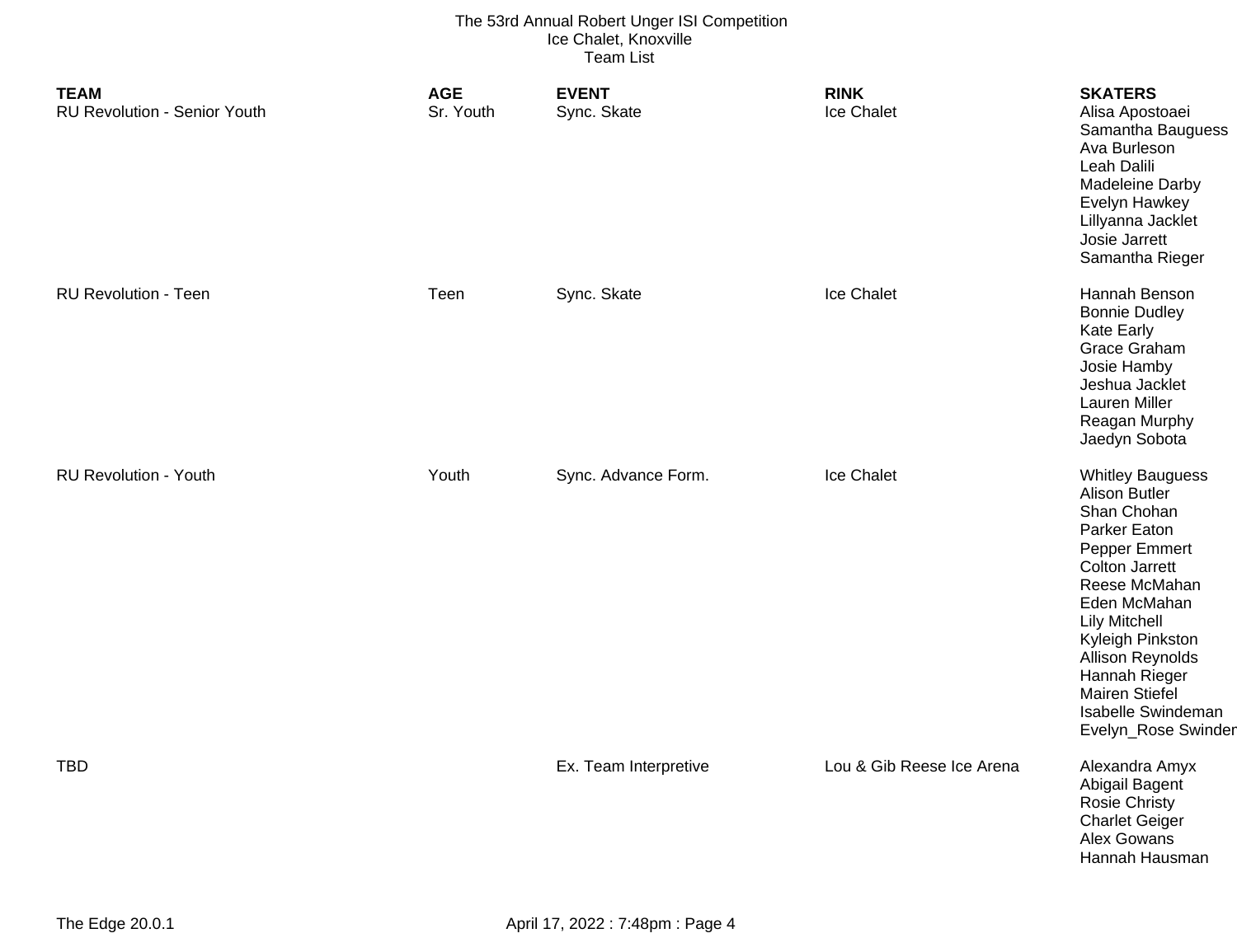| <b>TEAM</b>                              | <b>AGE</b> | <b>EVENT</b>            | <b>RINK</b>               | <b>SKATERS</b><br>Noah Hausman<br>Austin Johnson<br><b>Adalyn Martin</b><br>Kaitlyn Nash<br>Caitlin Orr<br>Kenadi Scarberry<br>Ella Schall |
|------------------------------------------|------------|-------------------------|---------------------------|--------------------------------------------------------------------------------------------------------------------------------------------|
| <b>Team USA</b>                          |            | Ensemble                | Huntsville Skating School | Katelyn Harden<br>Kylie Harden<br><b>Caitlyn Nix</b>                                                                                       |
| <b>Teenage Mutant Ninja Turtles</b>      |            | Jump & Spin Team - High | Ice Chalet                | Abigail Bagent<br>Noah Hausman<br>Austin Johnson<br>Kaitlyn Nash                                                                           |
| The Haunted Mansion                      |            | Ensemble                | Ice Chalet                | Ava Burleson<br>Amber Burleson<br>Hannah Rieger<br>Amanda Rieger<br>Jason Rieger<br>Samantha Rieger                                        |
| The Official Super Awesome Totally Legit |            | Ensemble                | Ice Chalet                | <b>Isaiah Beeler</b><br><b>Channing Clarke</b><br>Andrew Giovengo<br><b>Tony Knox</b><br>George Kohnstamm<br><b>Tommy Massey</b>           |
| The Power Couple                         | Family     | <b>Family Spotlight</b> | Huntsville Skating School | <b>Cynthia Davies</b><br>Dan Moore                                                                                                         |
| <b>THE Team</b>                          |            | Ex. Team Interpretive   | Ice Chalet                | Alisa Apostoaei<br>Leah Dalili<br><b>Bonnie Dudley</b><br><b>Kate Early</b><br>Reagan Murphy<br>Jaedyn Sobota                              |
| The Treble Makers                        |            | Ensemble                | Lou & Gib Reese Ice Arena | <b>Callie Boucher</b>                                                                                                                      |